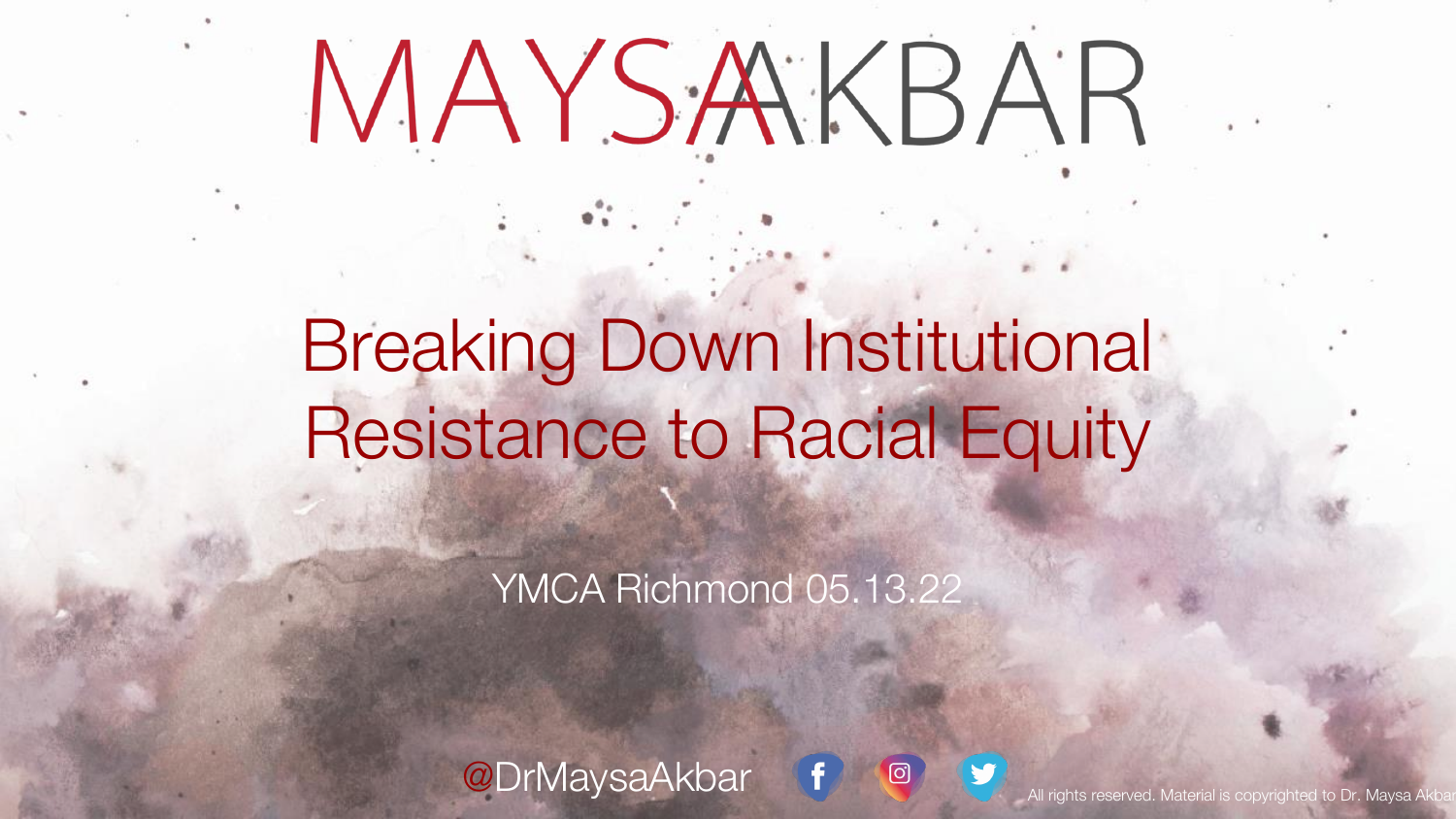#### Presentation Topics

 $\mathbf{a}^{\mathbf{a}}$  ,  $\mathbf{a}^{\mathbf{a}}$ 

- 1. Institutional Inequity
- 2. Inequity within Institutions
- 3. Resistance to Change
- 4. How to Move Past Resistance
- 5. Leveraging Receptivity to Foster Equitable Institutions 6. Q&A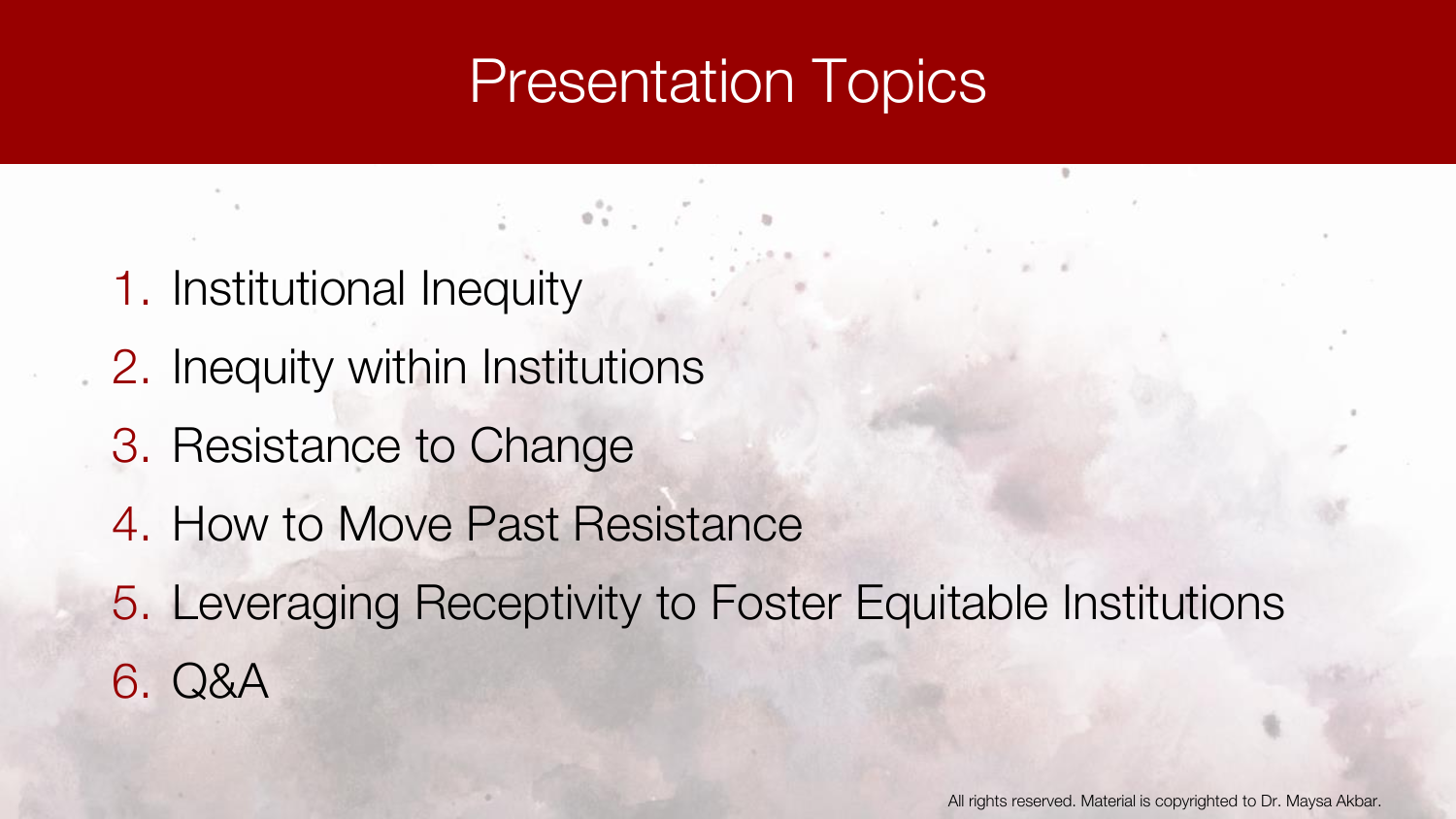# Inequities & Disparities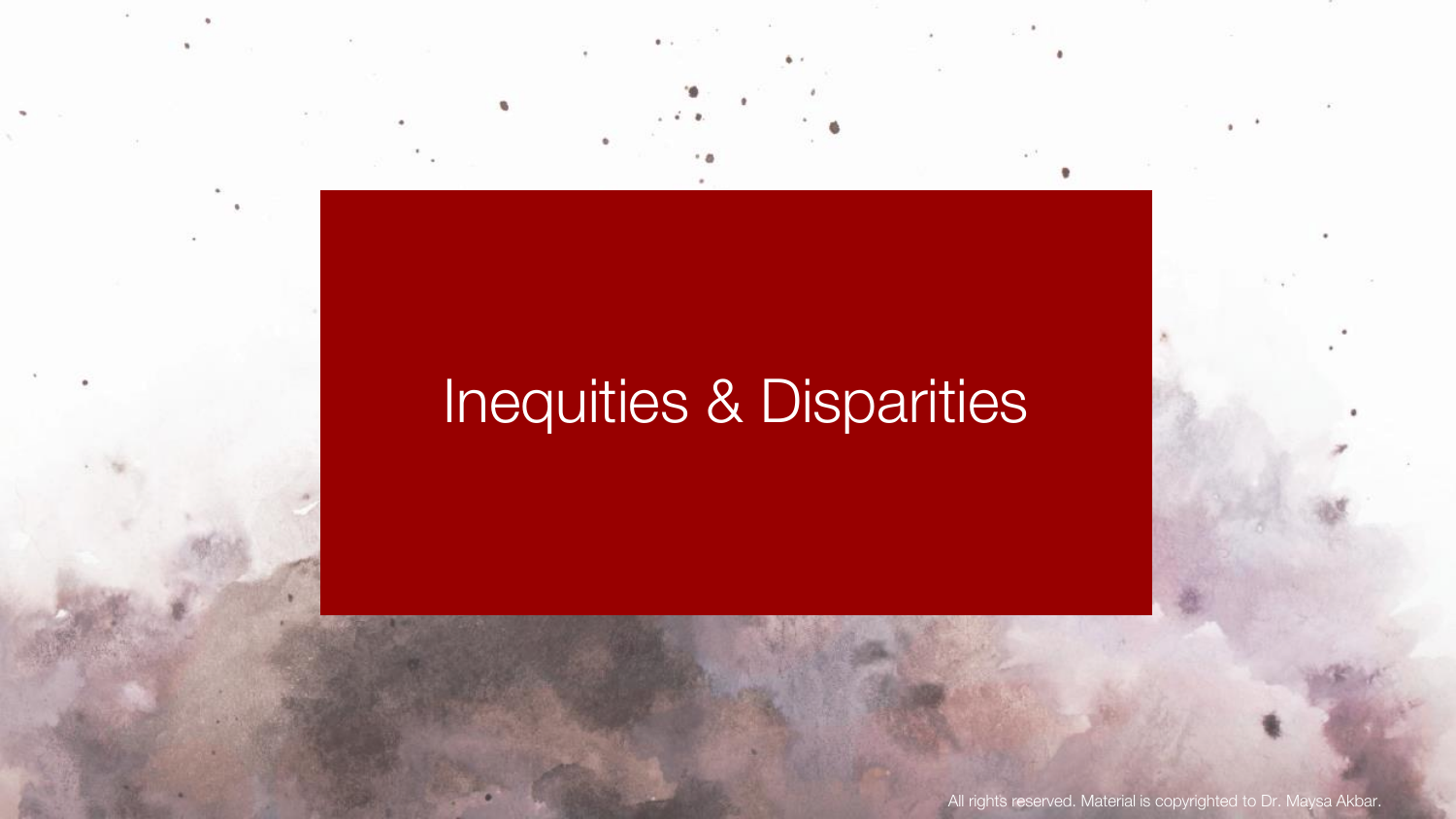#### Doing the Work: History

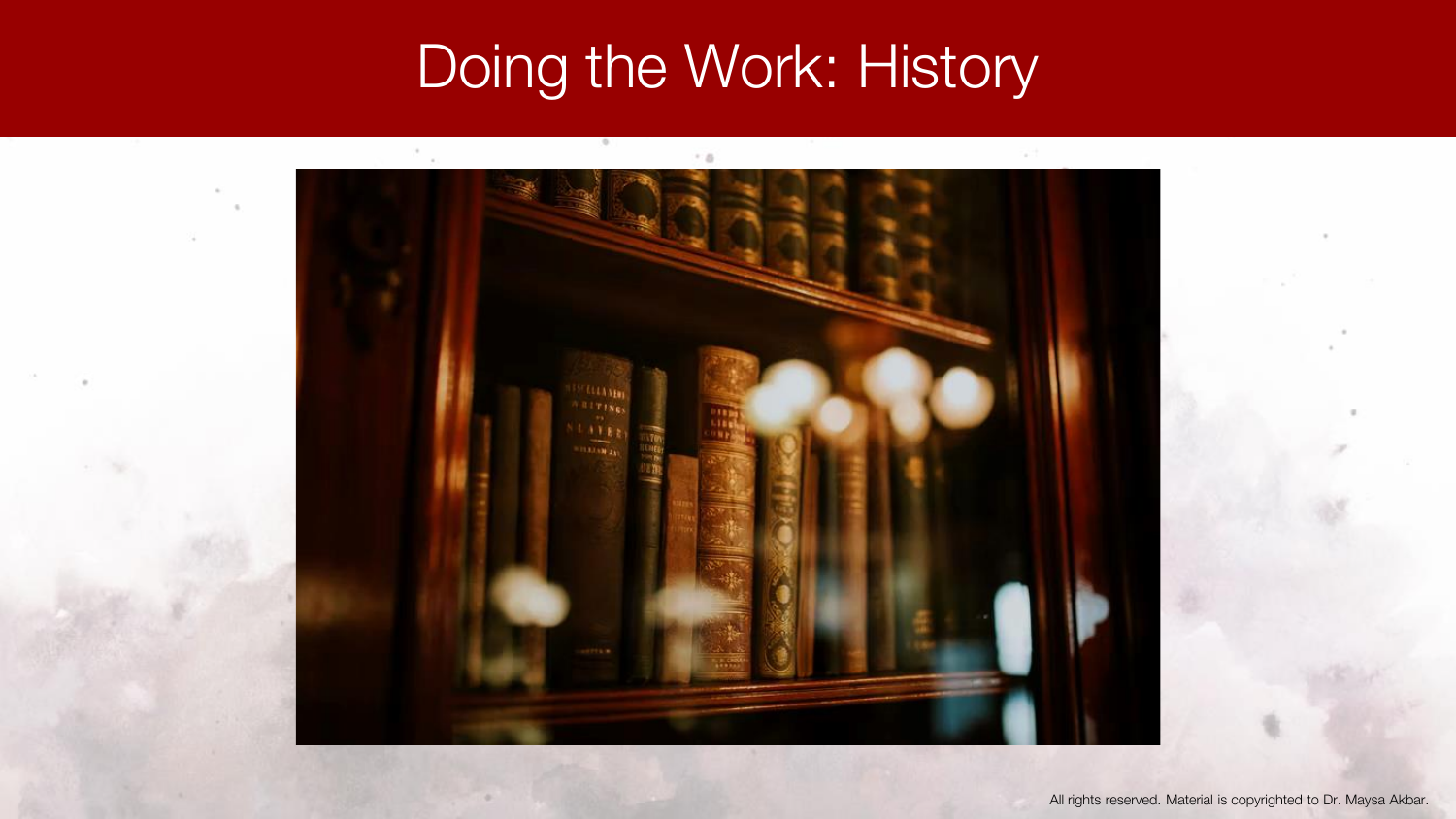#### The Importance of History

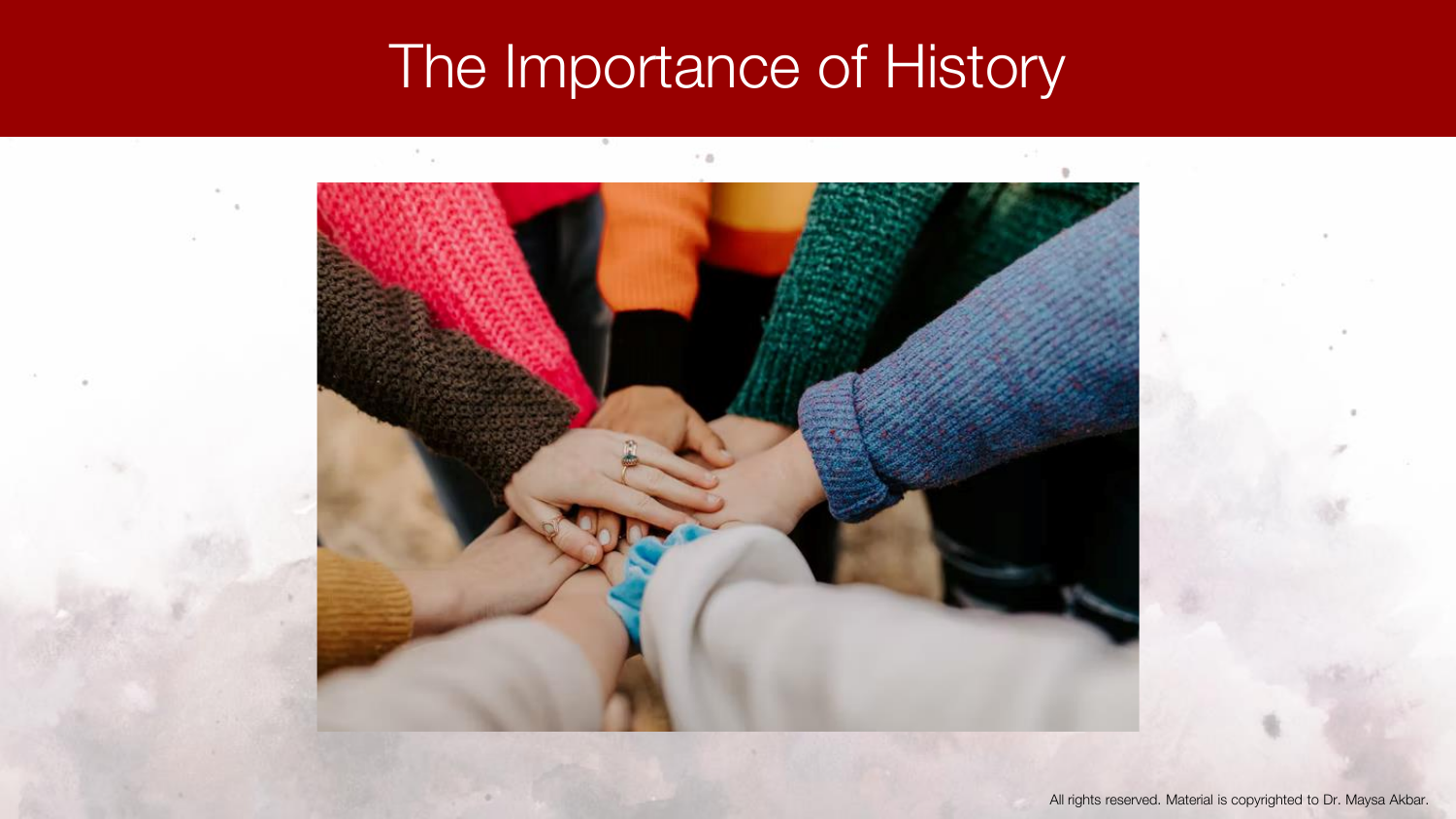#### Doing the Work

- Acknowledgement of the Past
- Authentic Apology
- Repair, Reconciliation and Action

 $\mathbf{v}^{\mathbf{a}}$  ,  $\mathbf{v}^{\mathbf{a}}$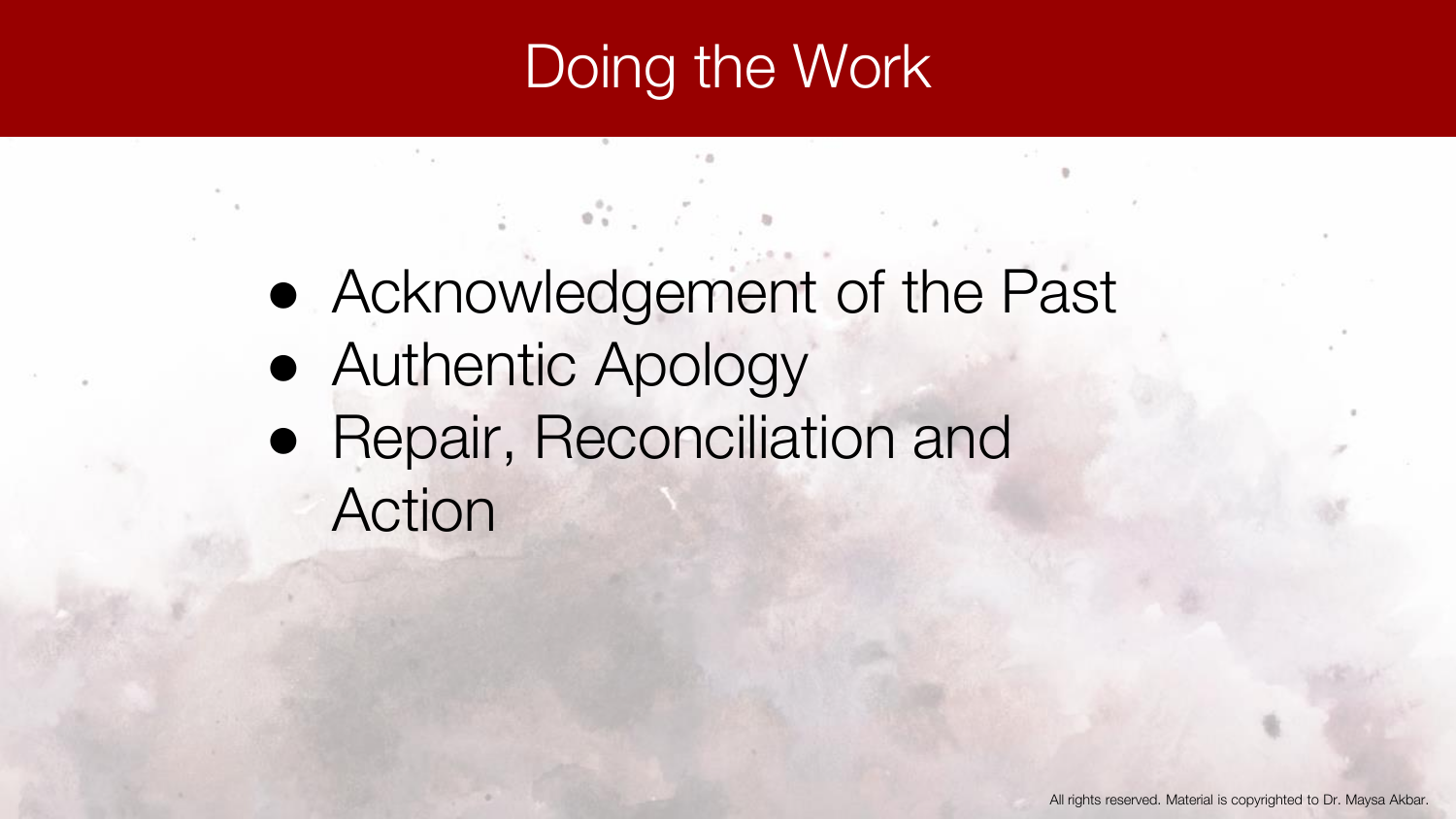#### Inequity within Institutions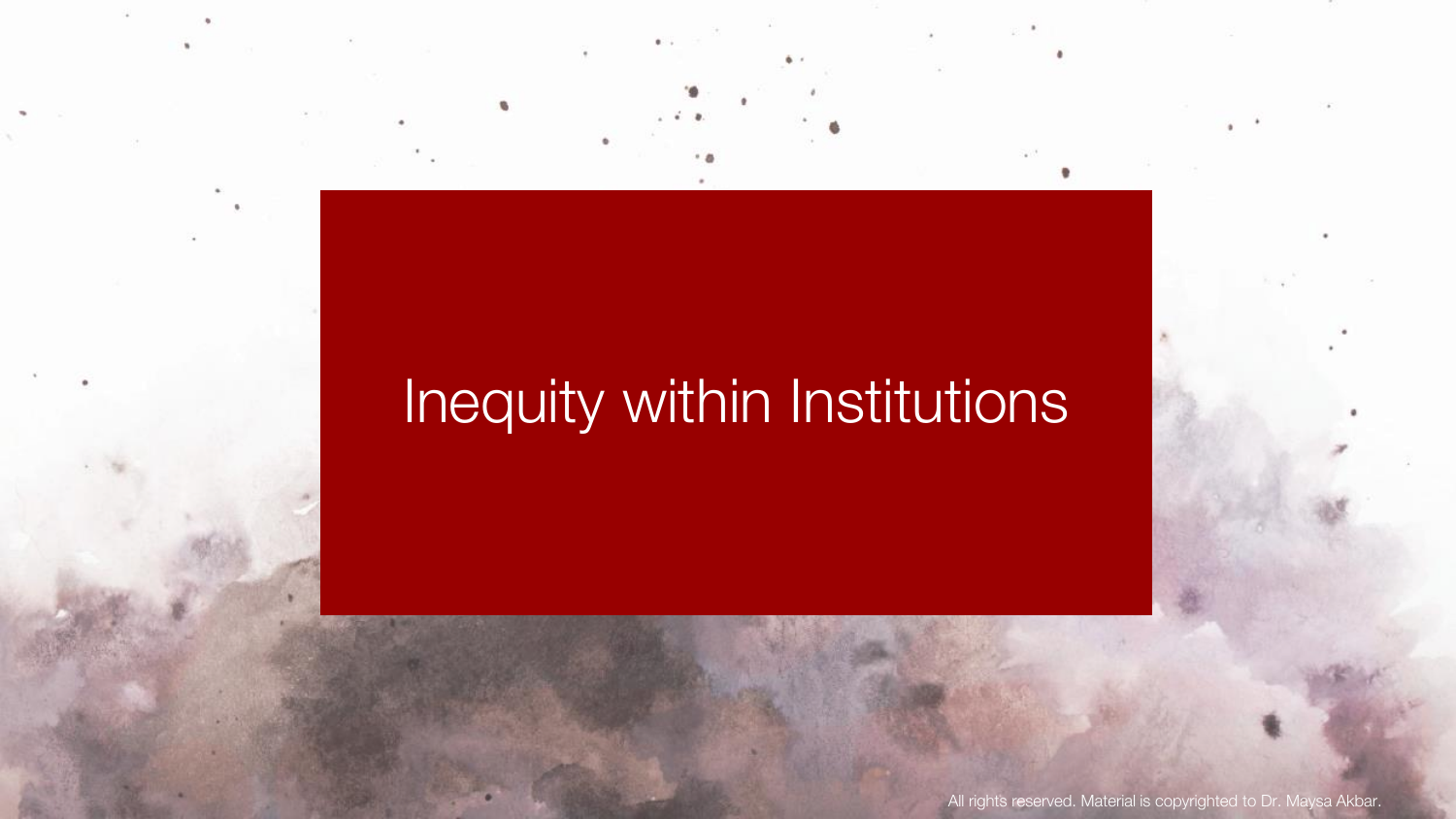# Invisible Oppression

Building off the work of many scholars, Tema Okun and Kenneth Jones created a list of white supremacy culture characteristics that show up in organizations.

- These characteristics can be damaging because they are used as norms and standards
- Culture is so present and at the same time so very difficult to name or identify.
- If you are in the "in group" think of it as fish swimming in water, you know its there but yet can't quite ever pinpoint what it looks like.

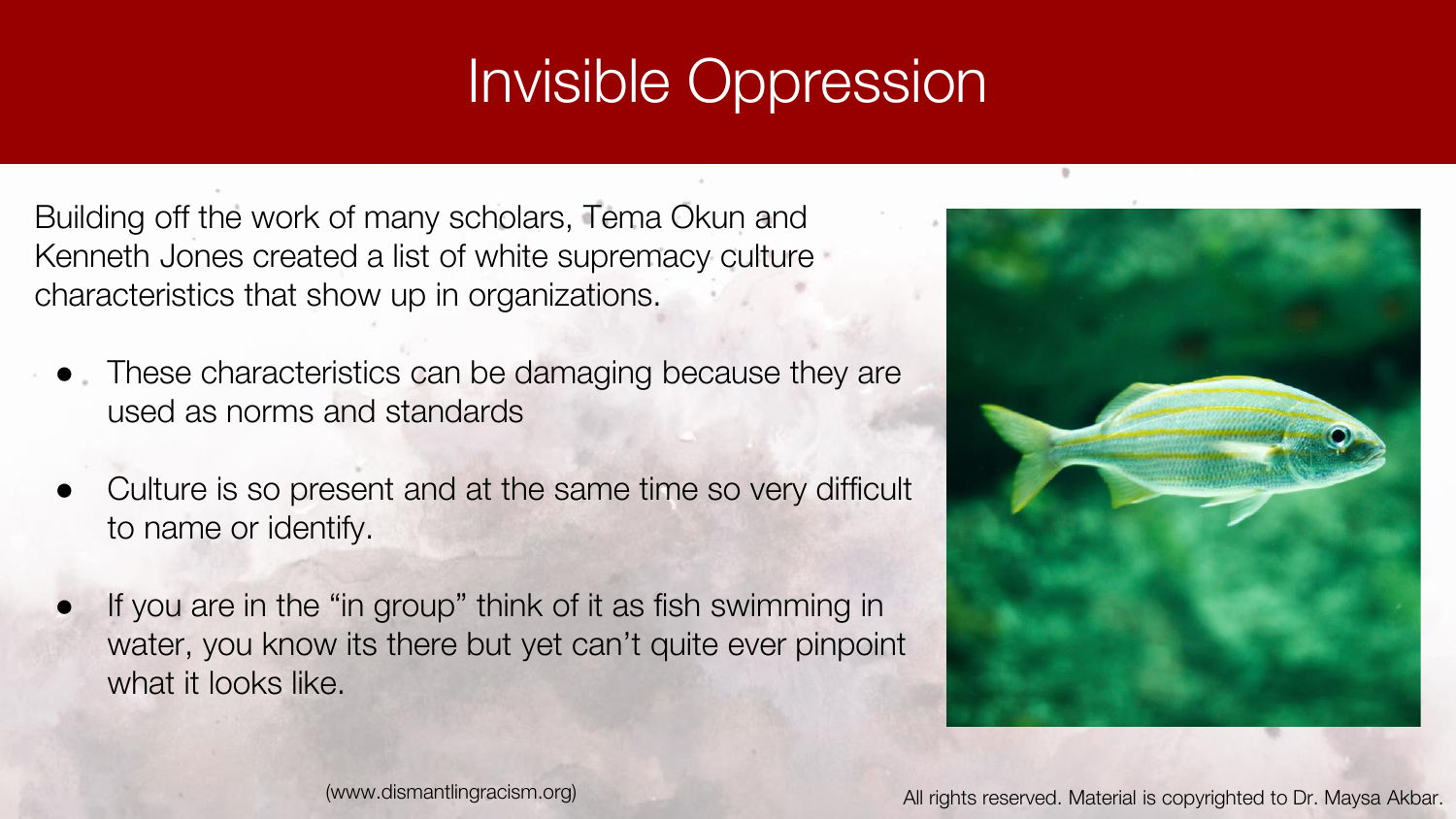#### **Defensiveness**

- The organizational structure is set up and much energy spent trying to prevent abuse and protect power as it exists rather than to facilitate the best out of each person or to clarify who has power and how they are expected to use it
- People respond to new or challenging ideas with defensiveness, making it very difficult to raise these ideas
- A lot of energy in the organization is spent trying to make sure that people's feelings aren't getting hurt or working around defensive people
- Spending energy defending against charges of racism instead of examining how racism might actually be happening
- The defensiveness of people in power creates an oppressive culture

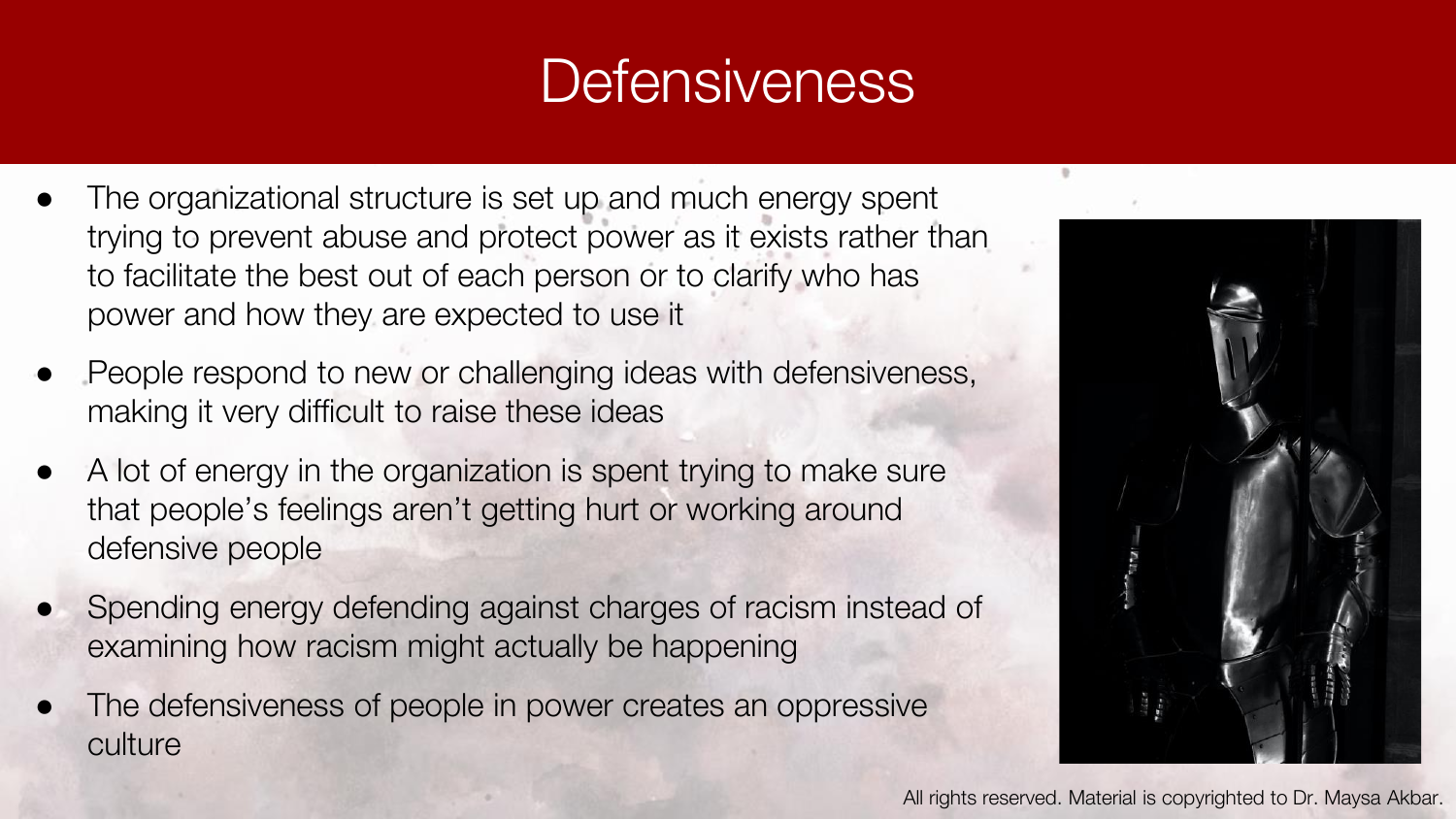## Quantity over Quality

- Observed in how we define success (success is always bigger, more)
- Progress is an organization which expands (adds staff, adds projects) and/or develops the ability to serve more people (regardless of how well they are serving them)
- Gives no value, not even negative value, to its cost, for example, increased accountability to funders as the budget grows, ways in which those we serve
- May be exploited, excluded, or underserved as we focus on how many we are serving instead of quality of service or values created by the ways in which we serve

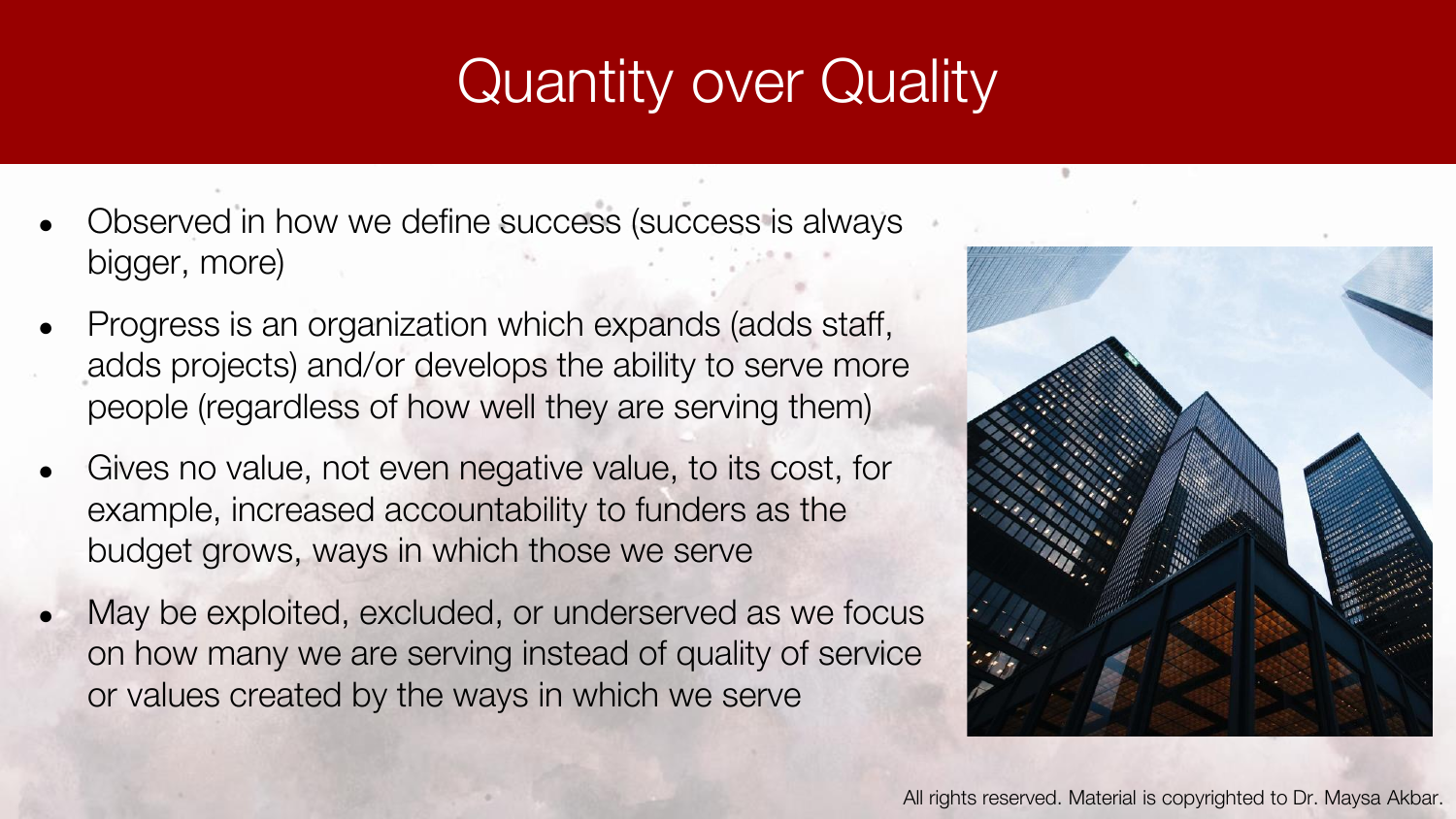## Fear of Open Conflict

- People in power are scared of expressed conflict and try to ignore it or run from it
- When someone raises an issue that causes discomfort, the response is to blame
- The person for raising the issue rather than to look at the issue which is actually causing the problem
- Emphasis on being polite
- Equating the raising of difficult issues with being impolite, rude, or out of line

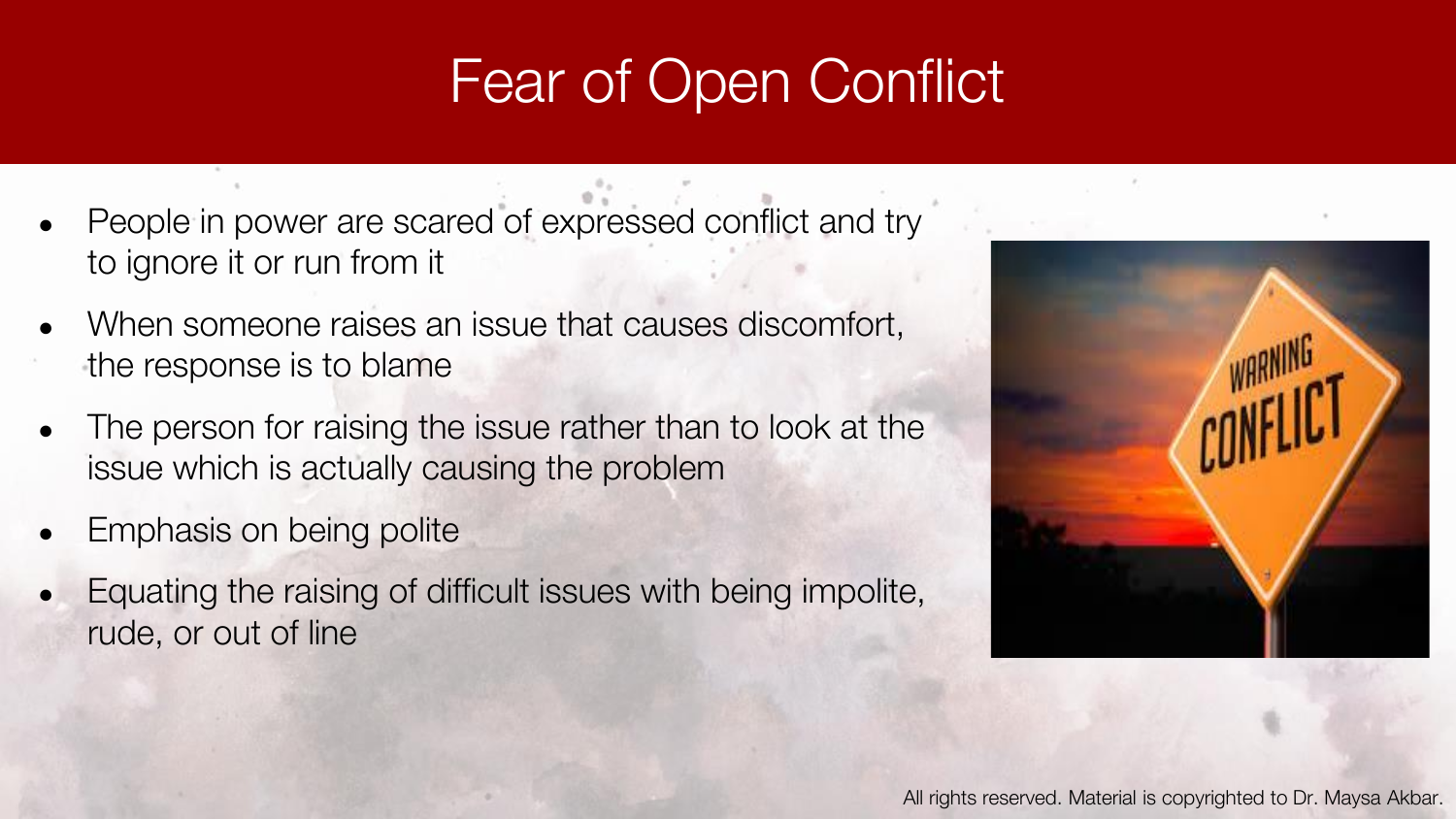#### Resistance to Change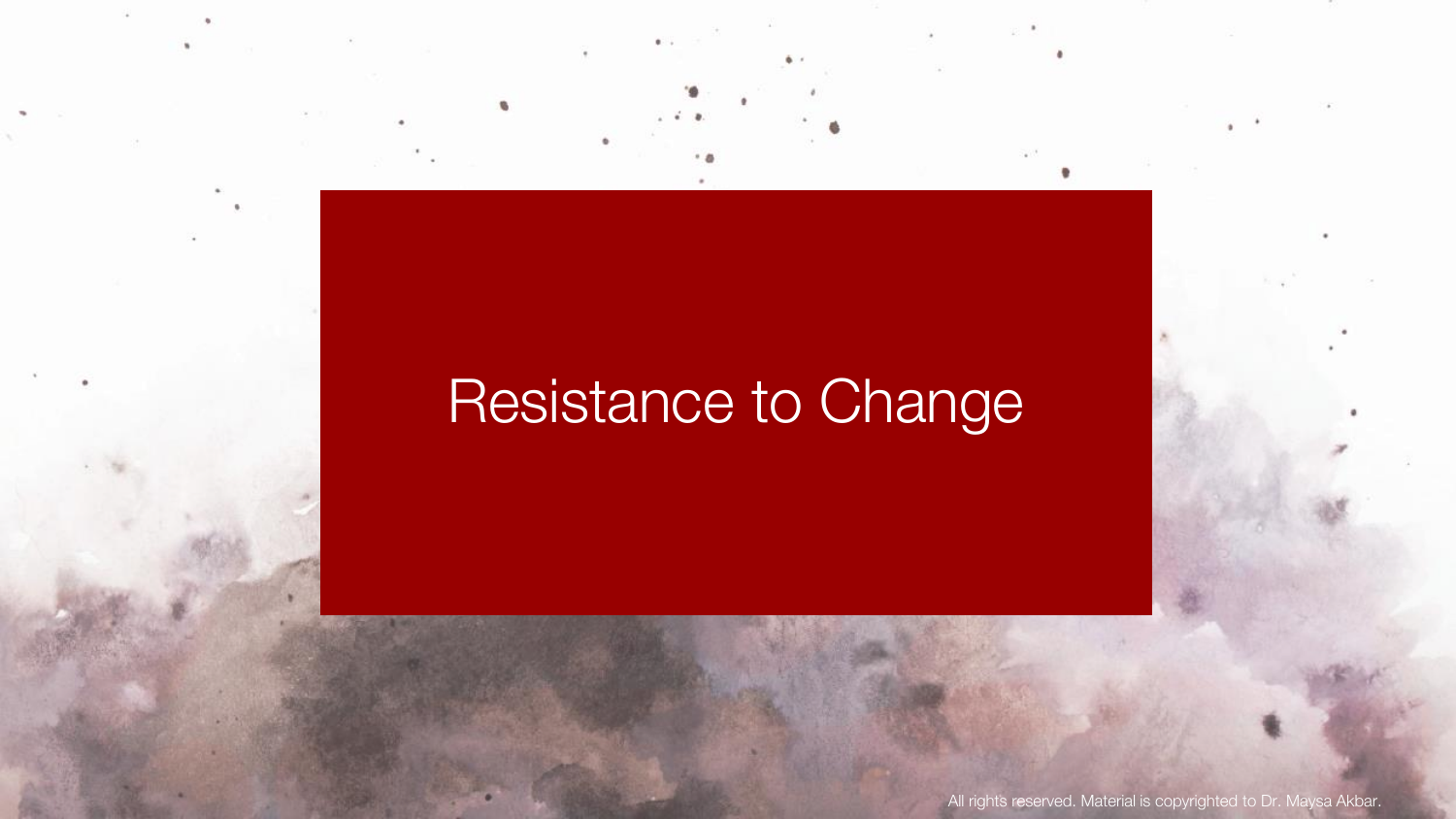# What is Institutional Resistance to Change?

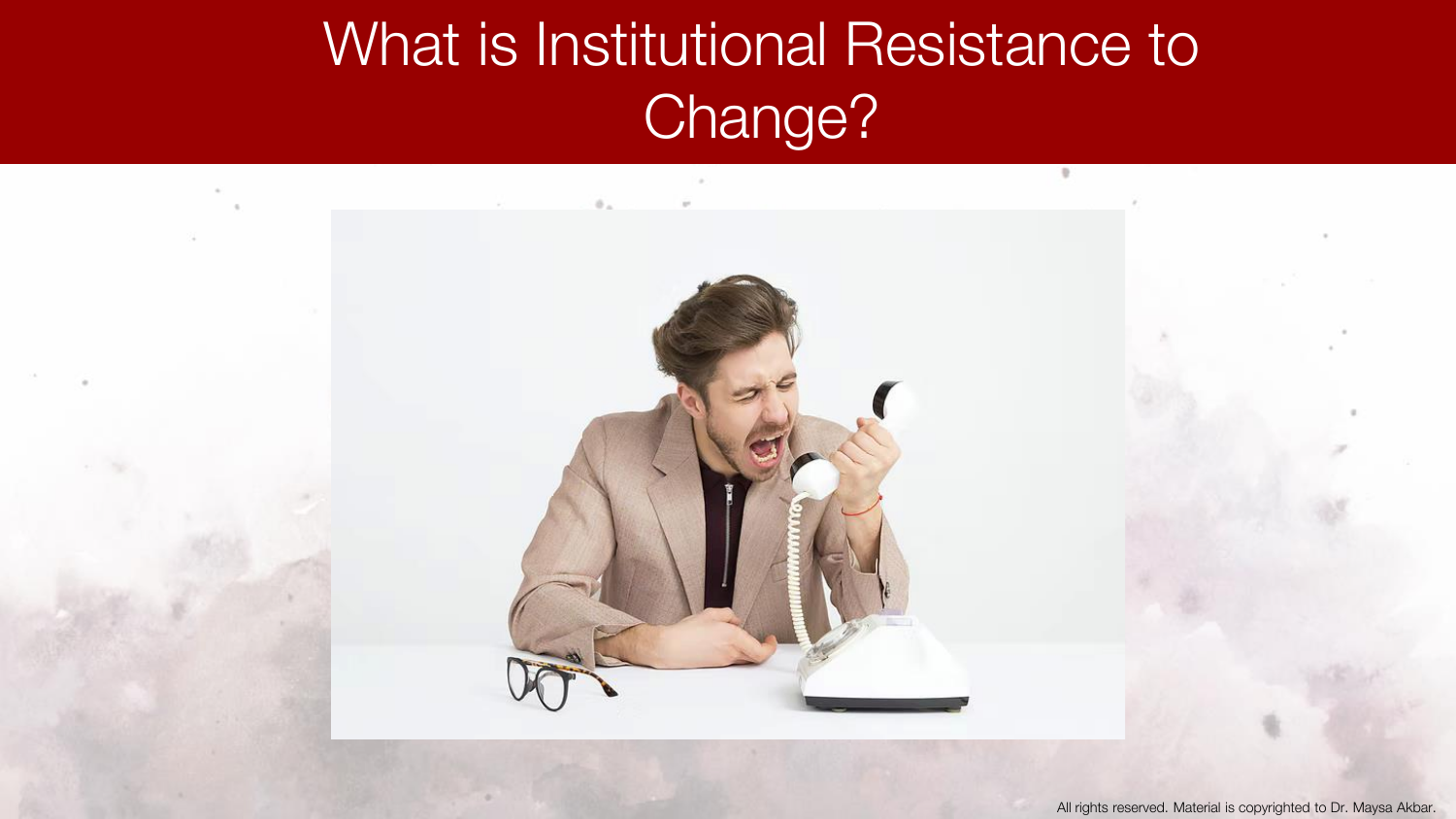### Why does Resistance to Institutional Change Occurs within Racial Equity

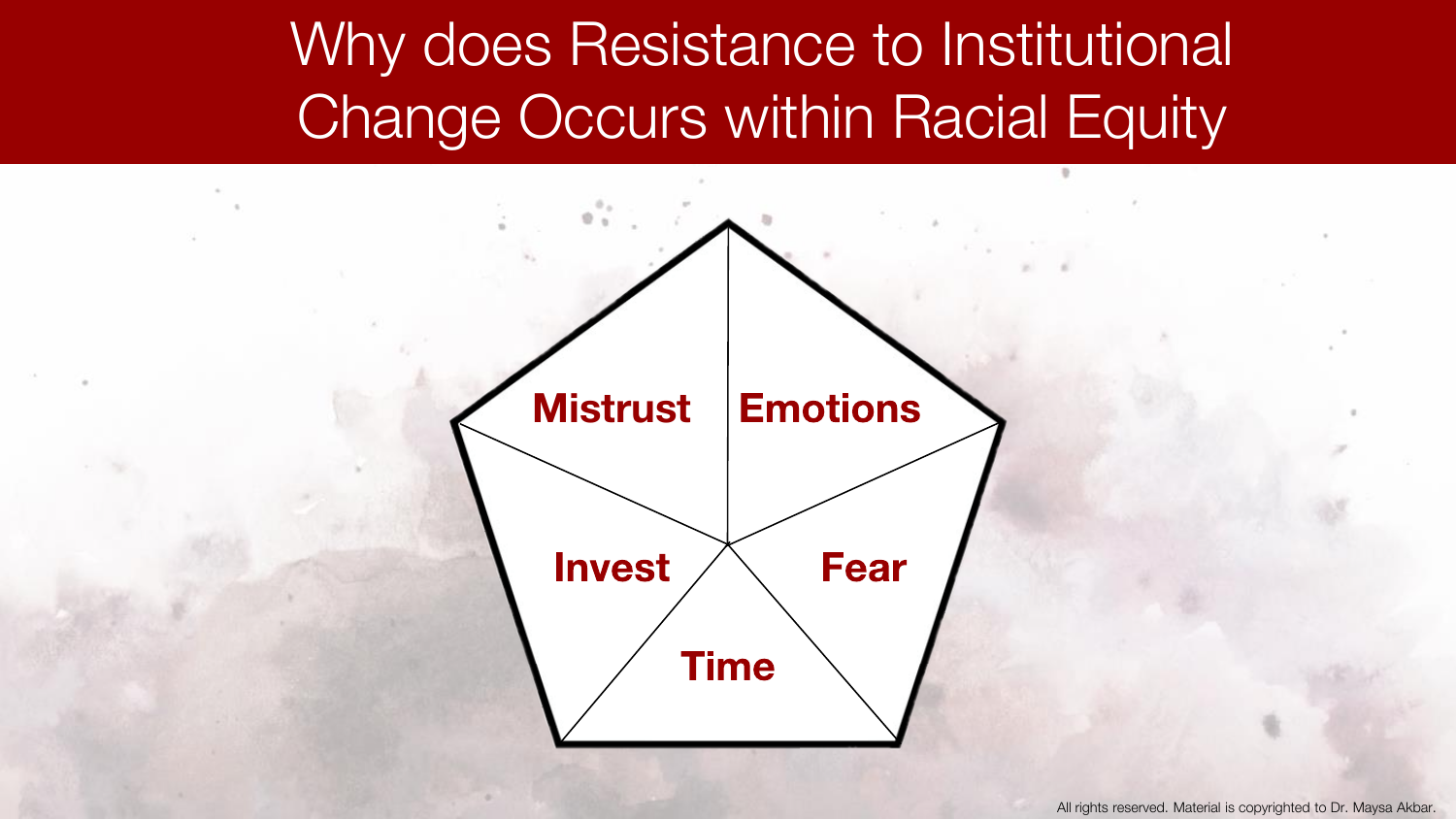# Mistrust Resistance to Racial Equity **Change**

**Rational resistance** "I don't understand it"

方方式する

**Emotional resistance** "I don't like it"

**Personal resistance** "I don't trust you"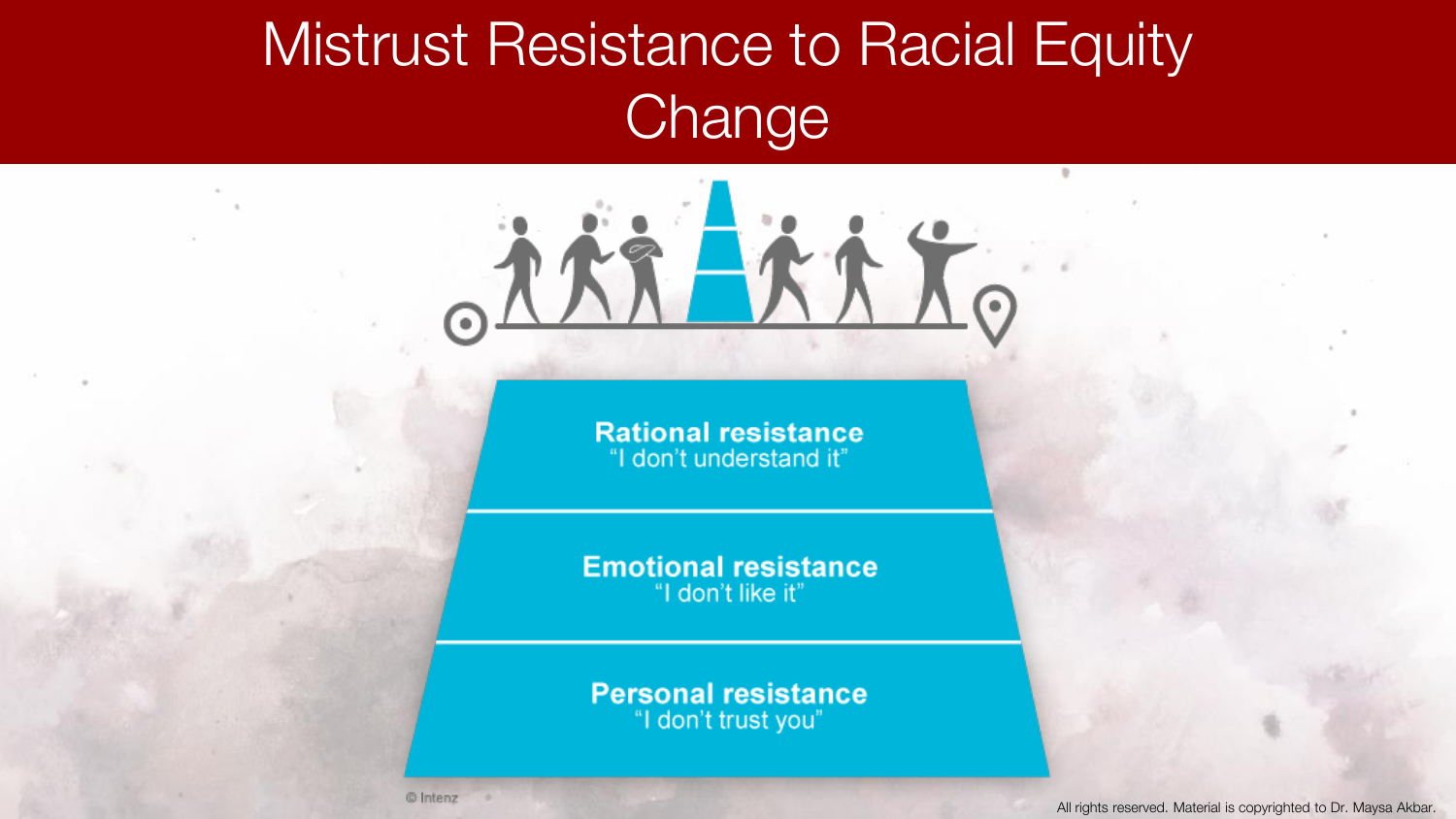# Emotional Resistance to Racial Equity **Change**



Time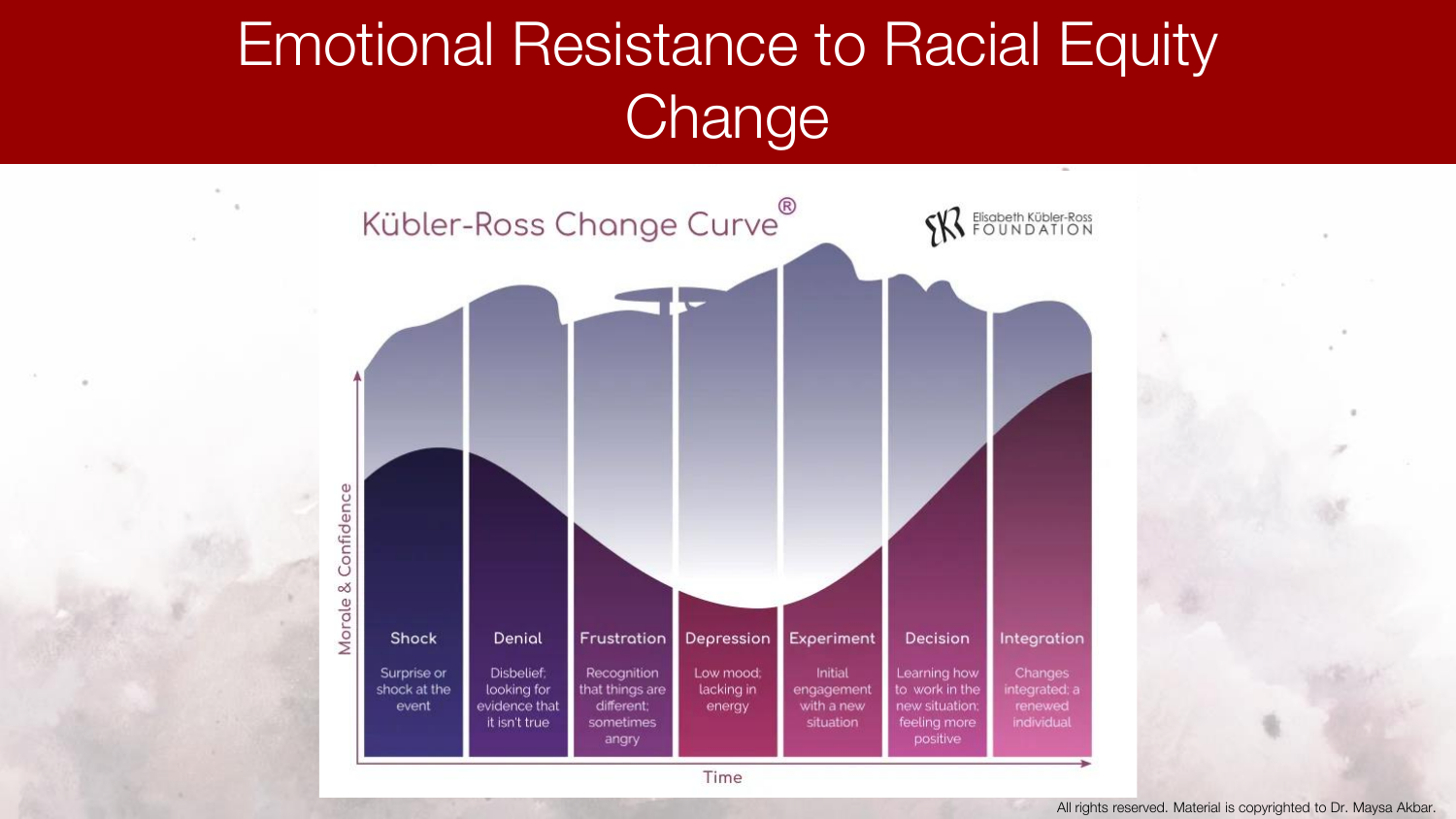# Fear of Failure Resistance to Racial Equity Change

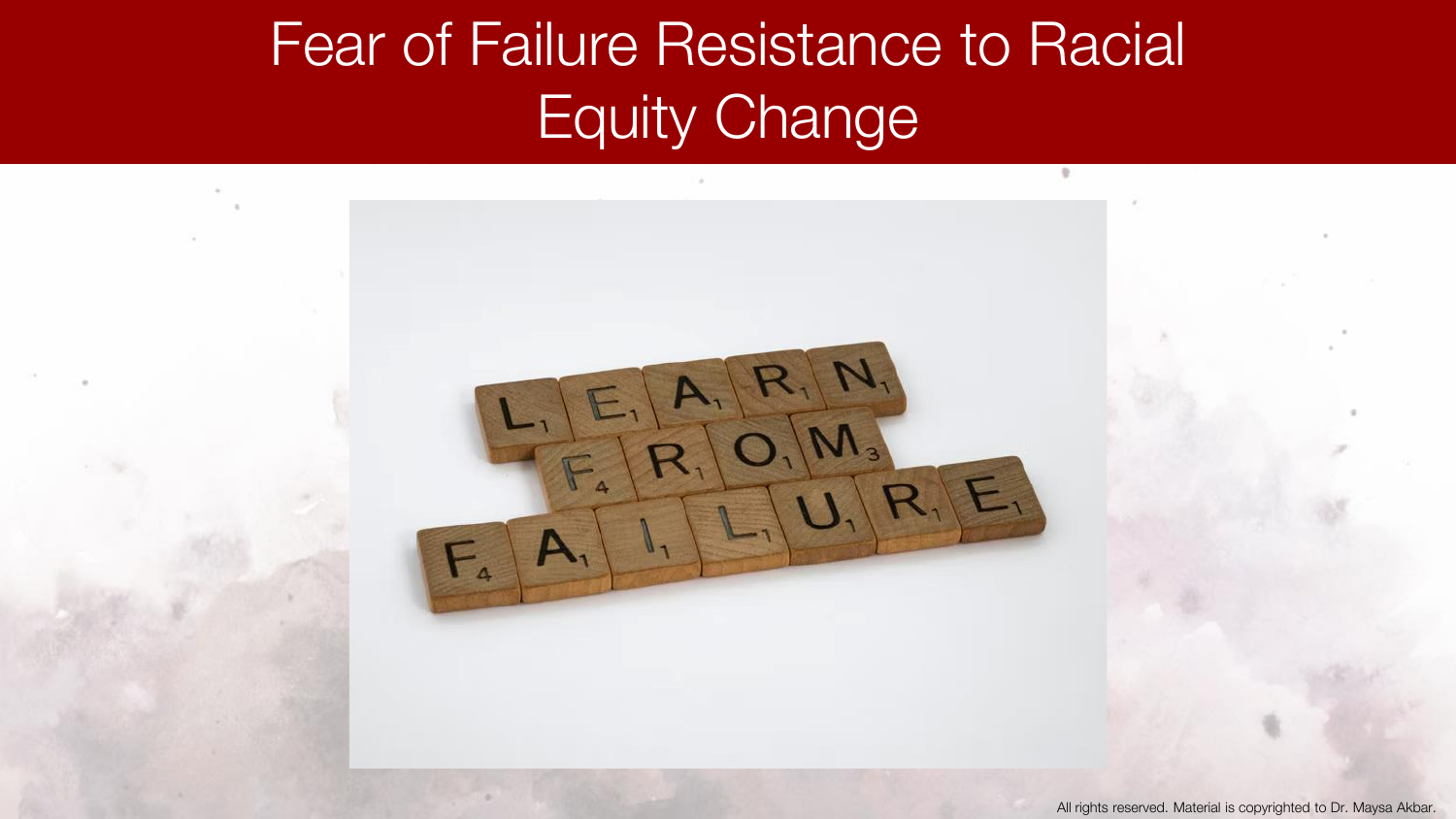# Investment Resistance to Racial Equity **Change**

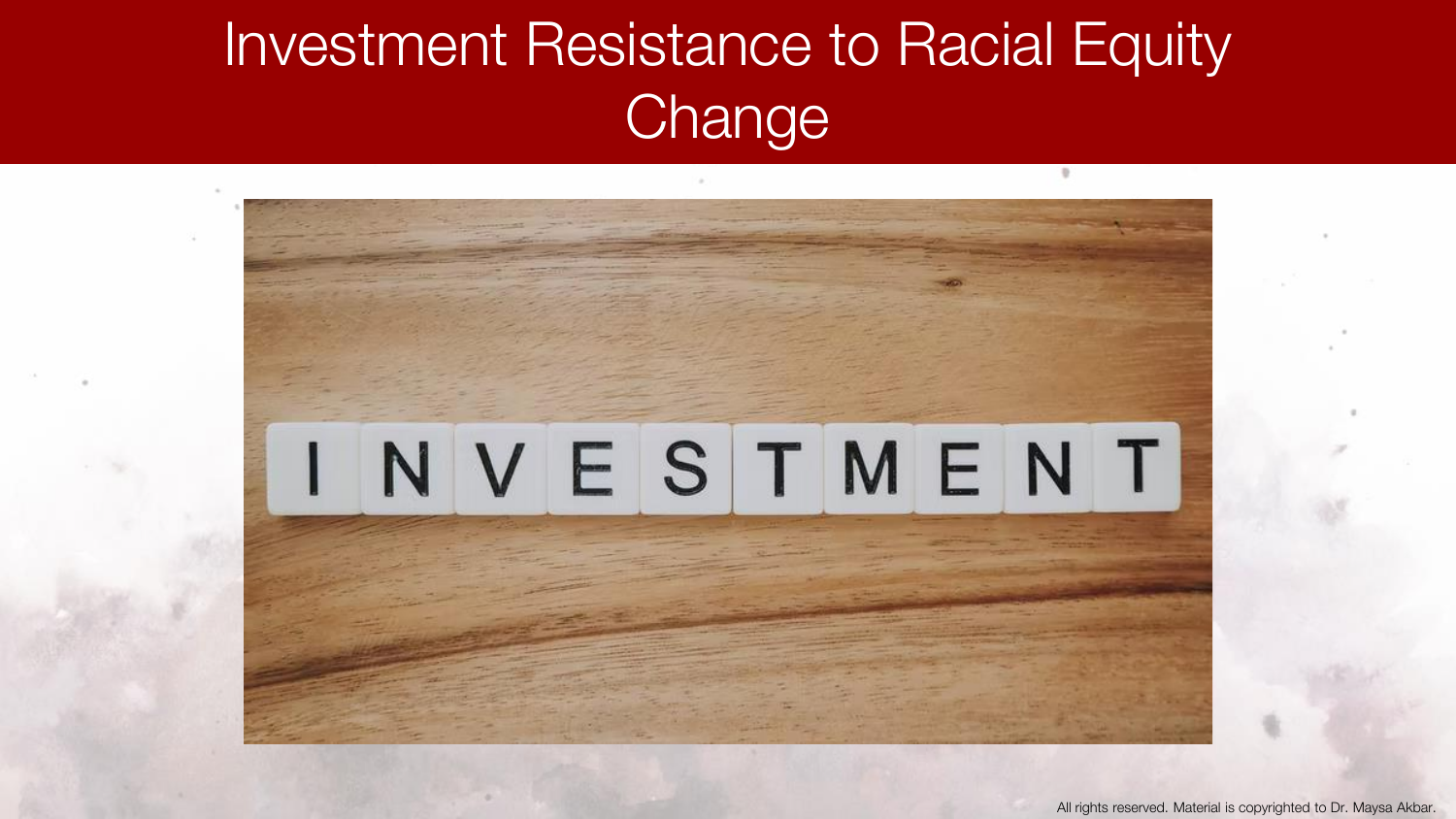#### Time Resistance to Racial Equity Change

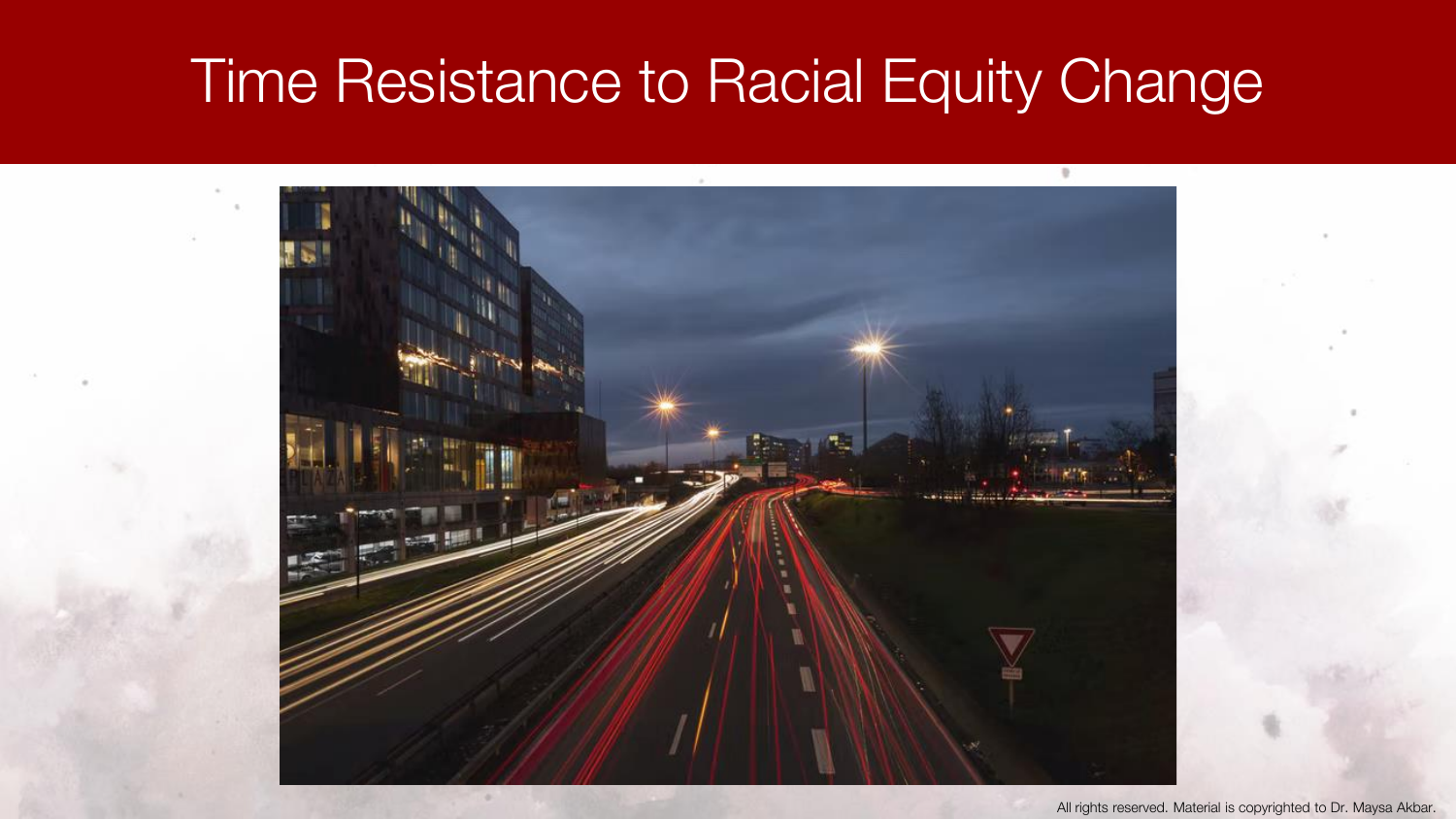# Moving Past Resistance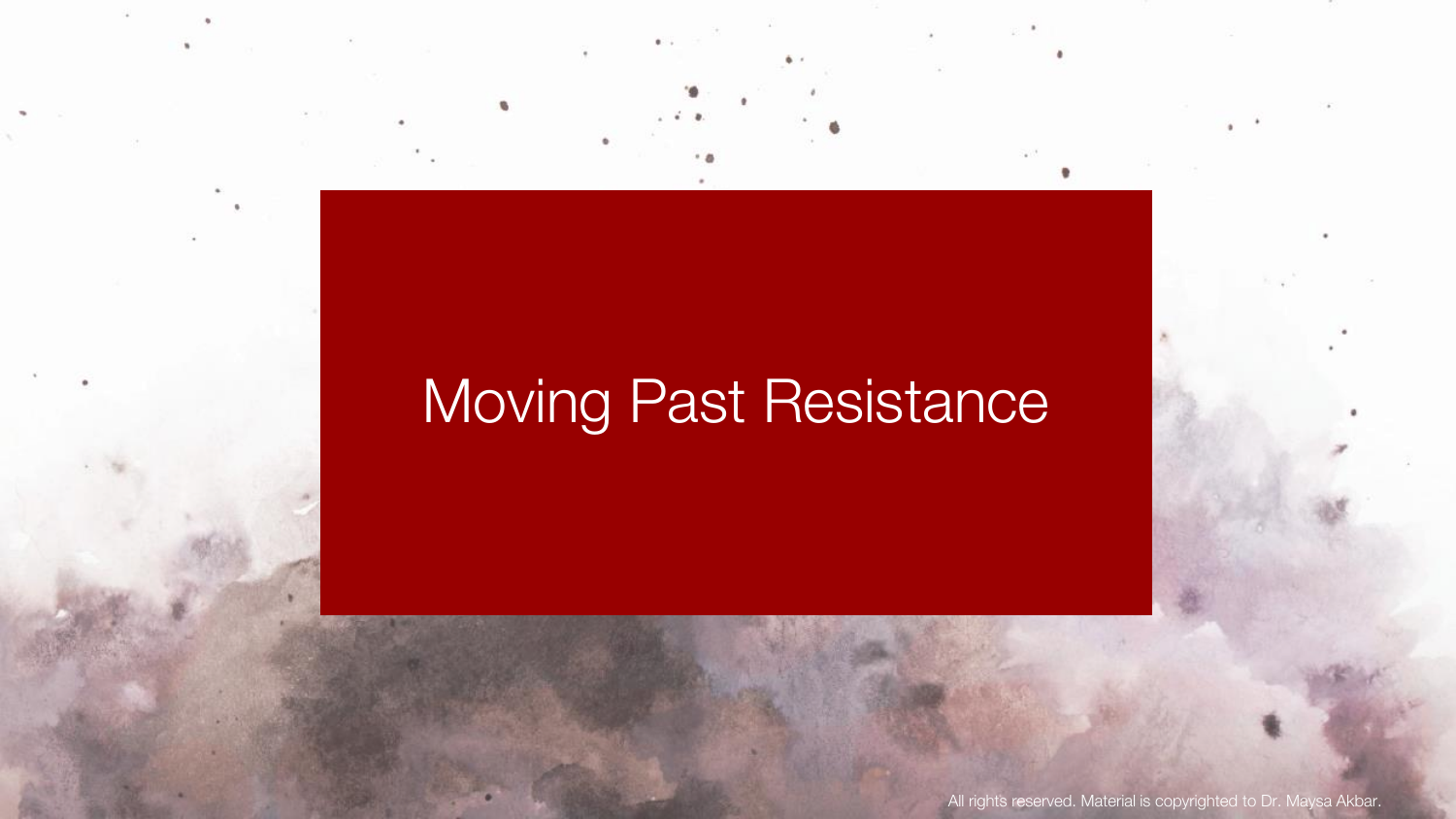#### Moving Past Change Resistance

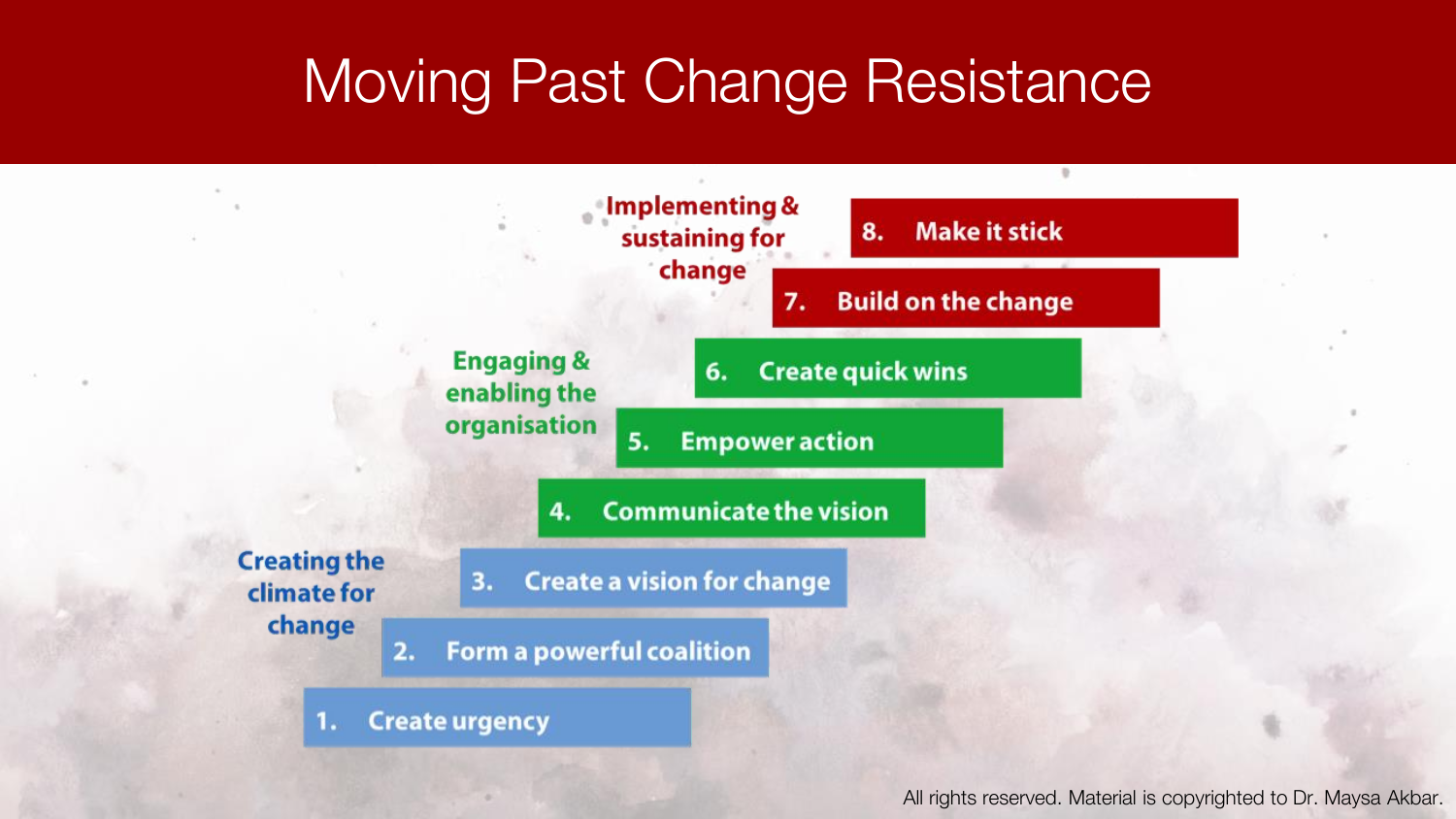#### Leveraging Key Racial Equity Components

#### **Anti-Racism**

#### **Racial Allyship**

#### **Expert Support**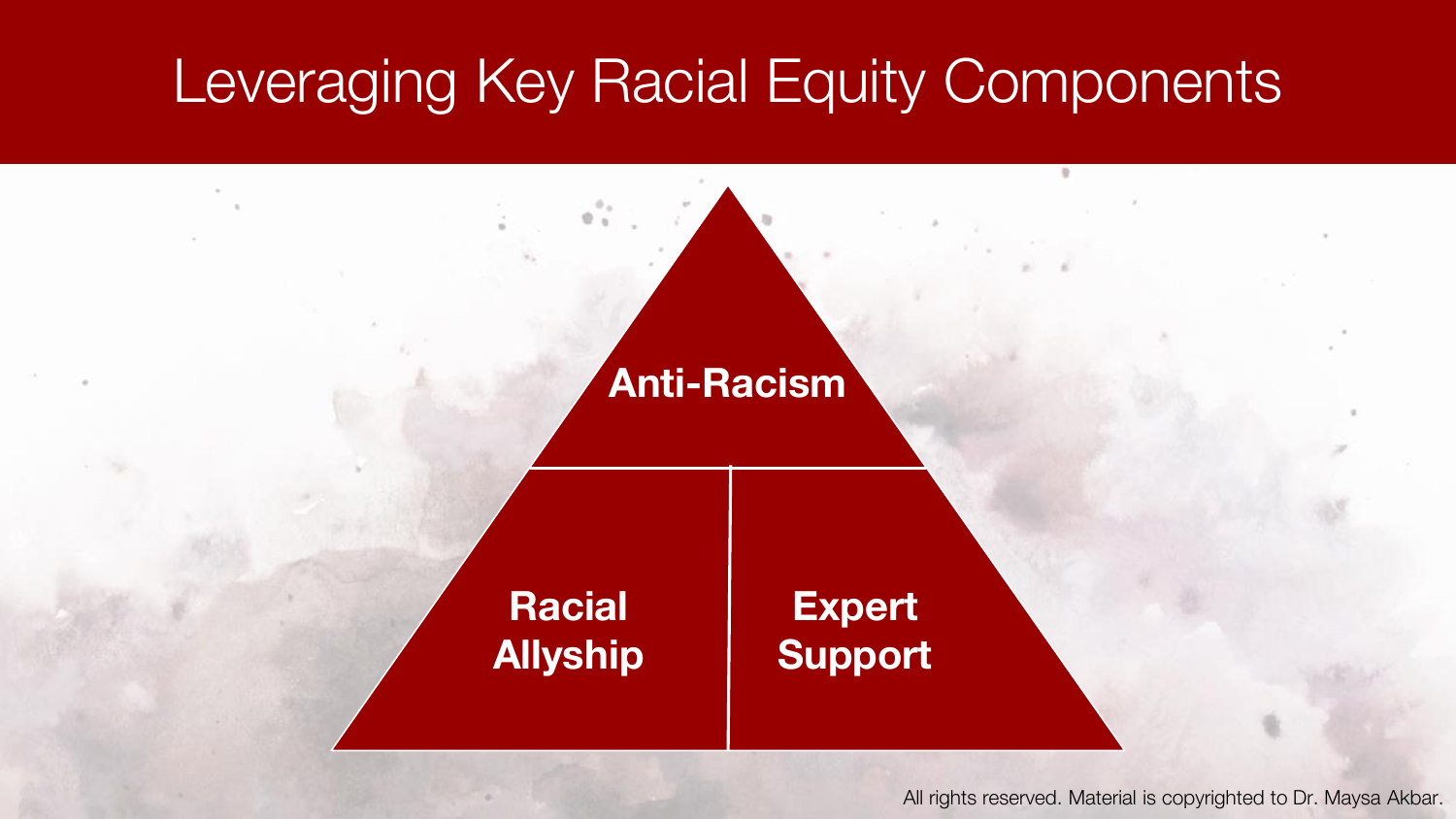### The Allyship Journey

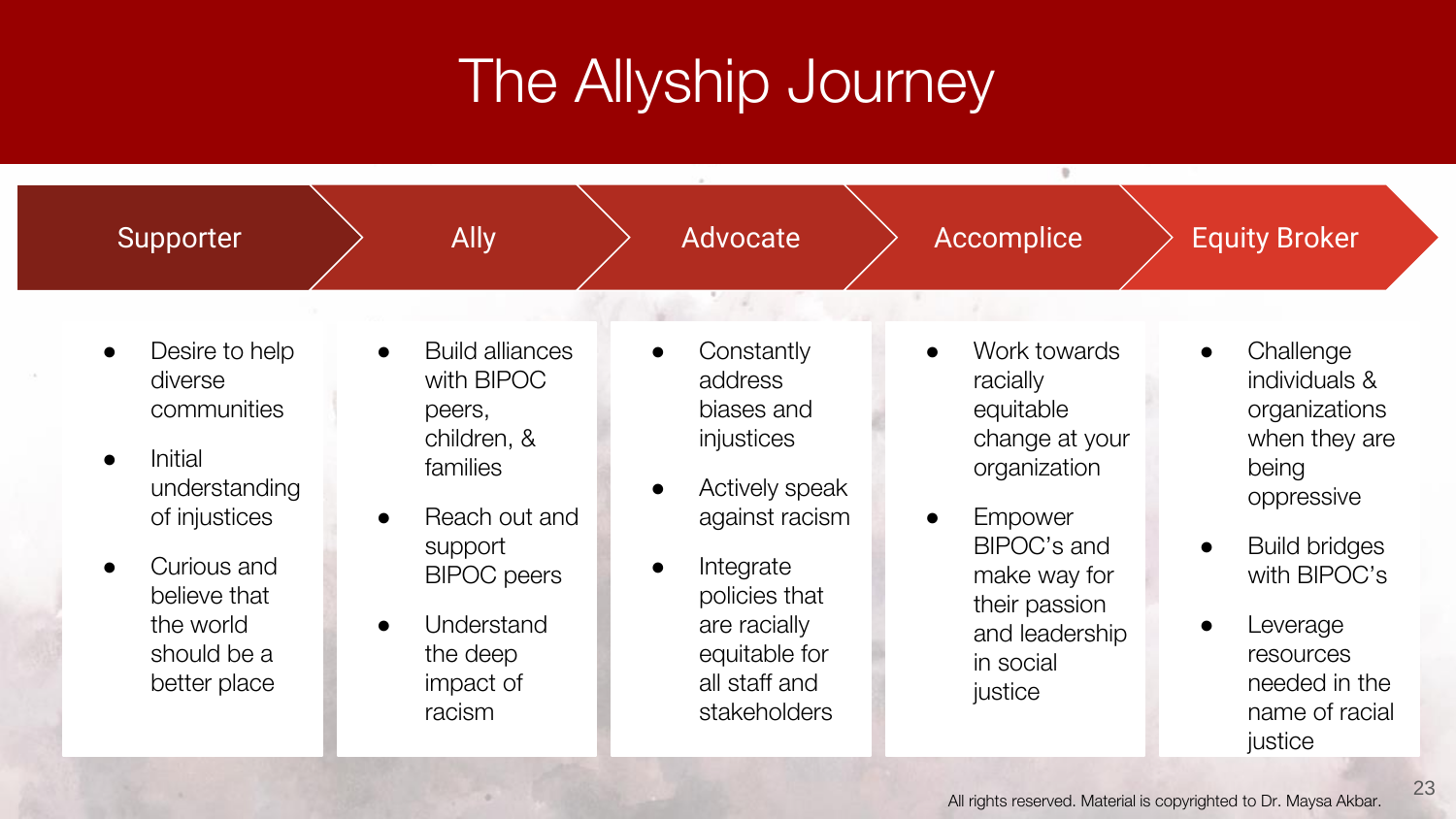#### Allyship is Inclusive

| Do's                                                                    | <b>Don'ts</b>                                            |
|-------------------------------------------------------------------------|----------------------------------------------------------|
| Listen, learn, consider                                                 | Occupy all the space in the room                         |
| Ask POC how they feel about the problem<br>and how they feel            | Identify the problem, as if you know best                |
| Allow for an open conversation                                          | Jump to solutions without honoring the<br>process        |
| Be consistently aware that you are not the<br>expert in all POC matters | Calling the same thing different/redefine the<br>problem |
| Be patient and allow for courageous<br>conversations about race         | Talk down to POC or shut them out of the<br>conversation |

24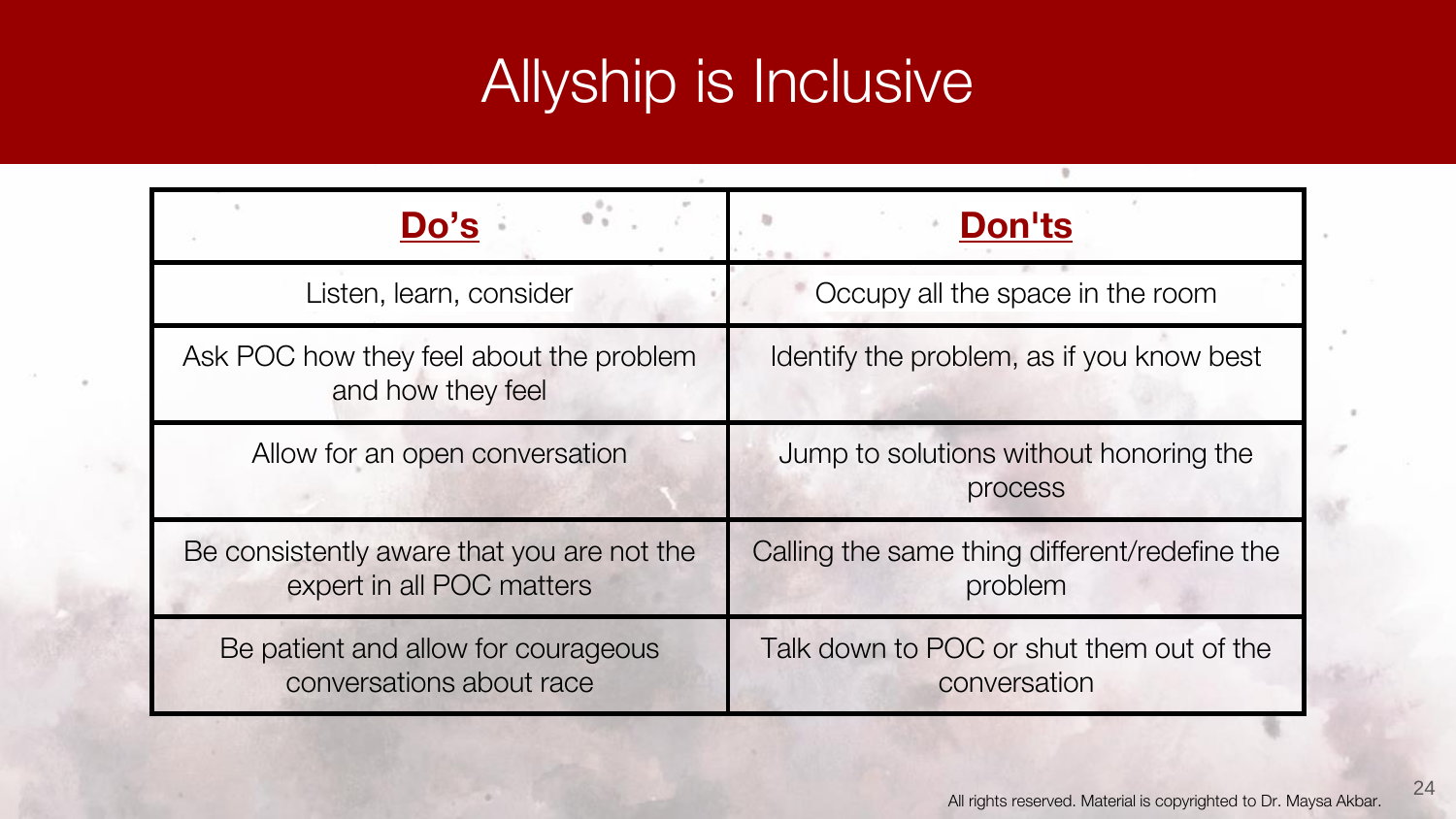#### Moving Towards Anti-Racism

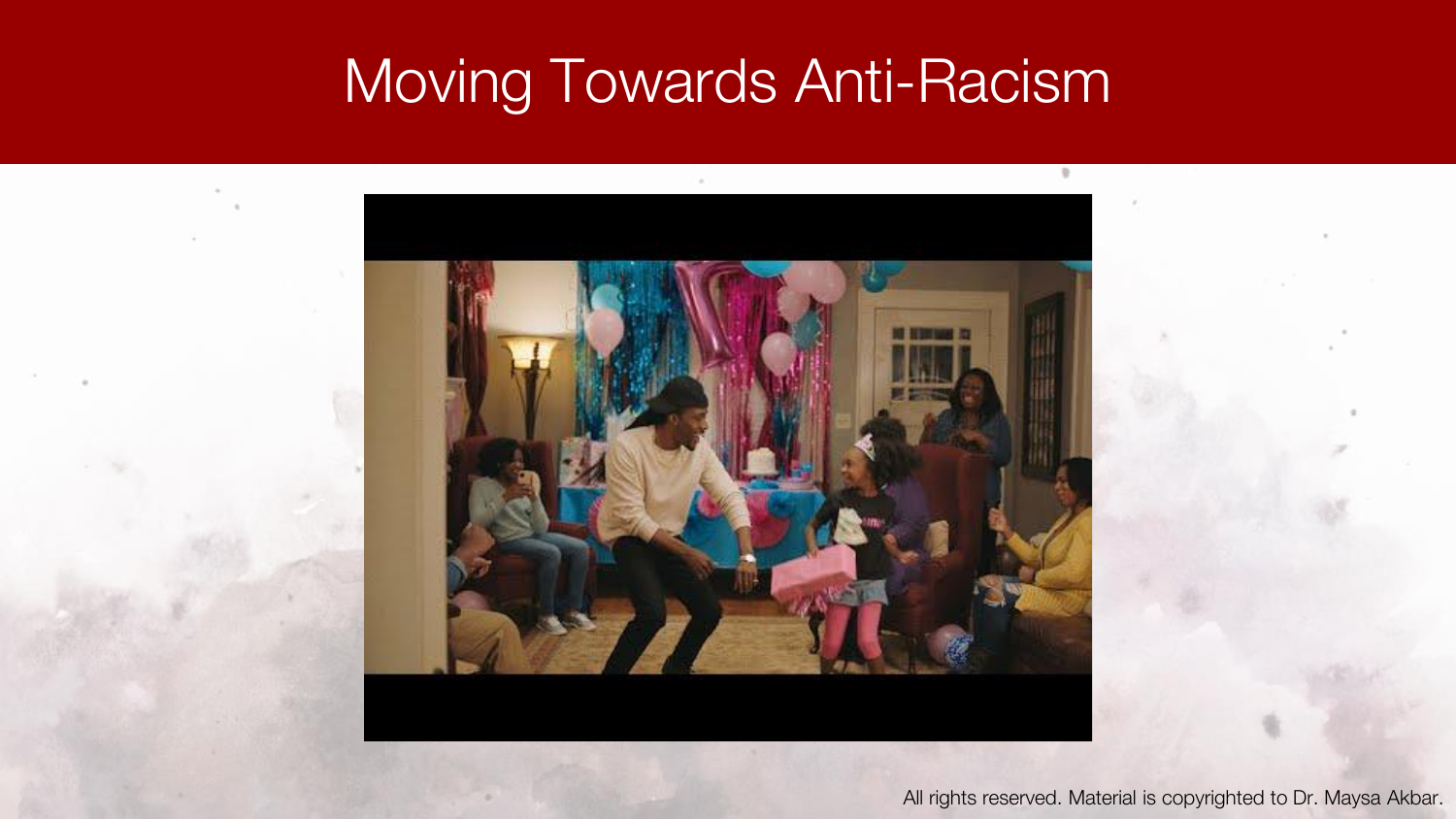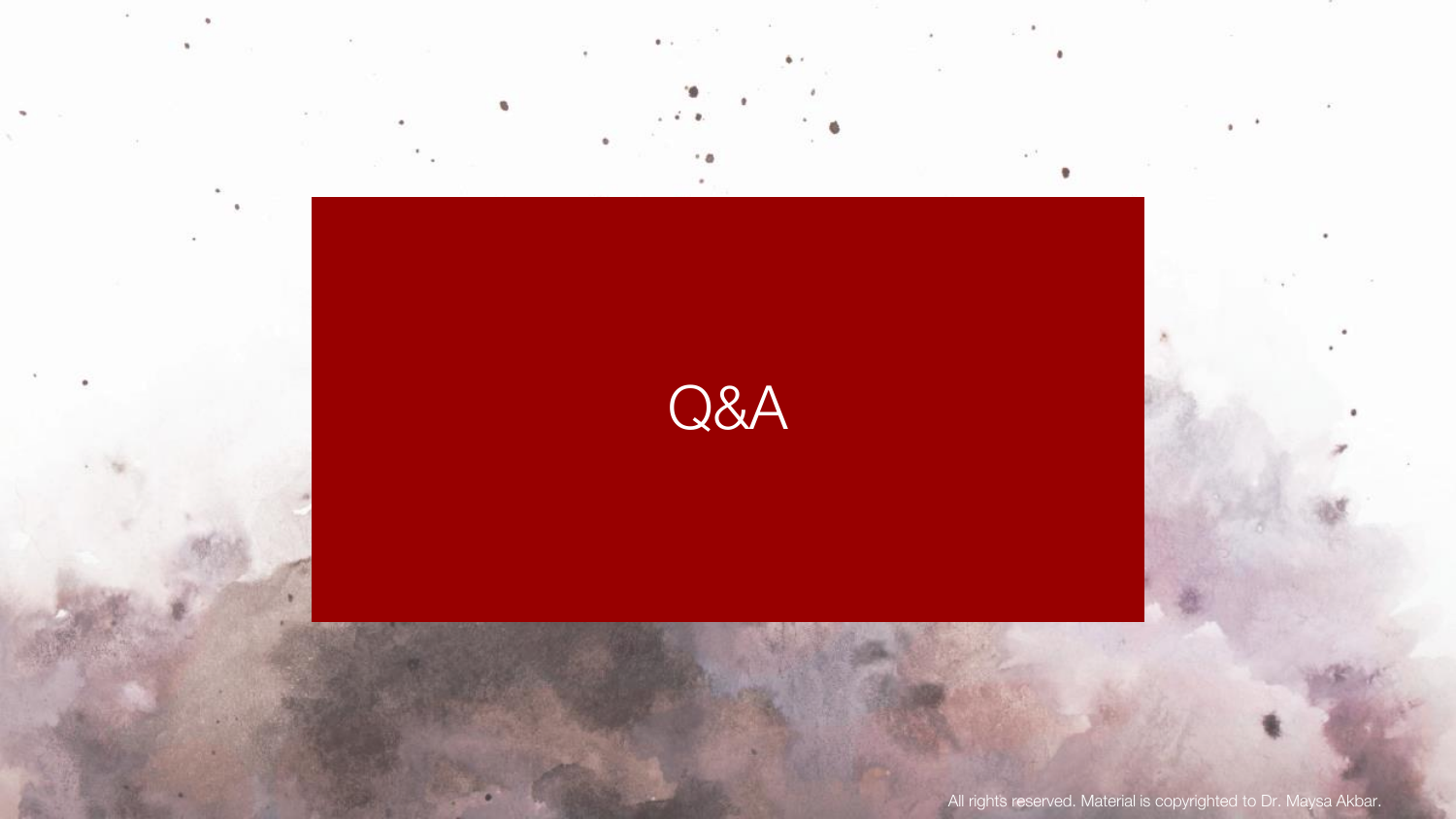#### Round Table Thoughts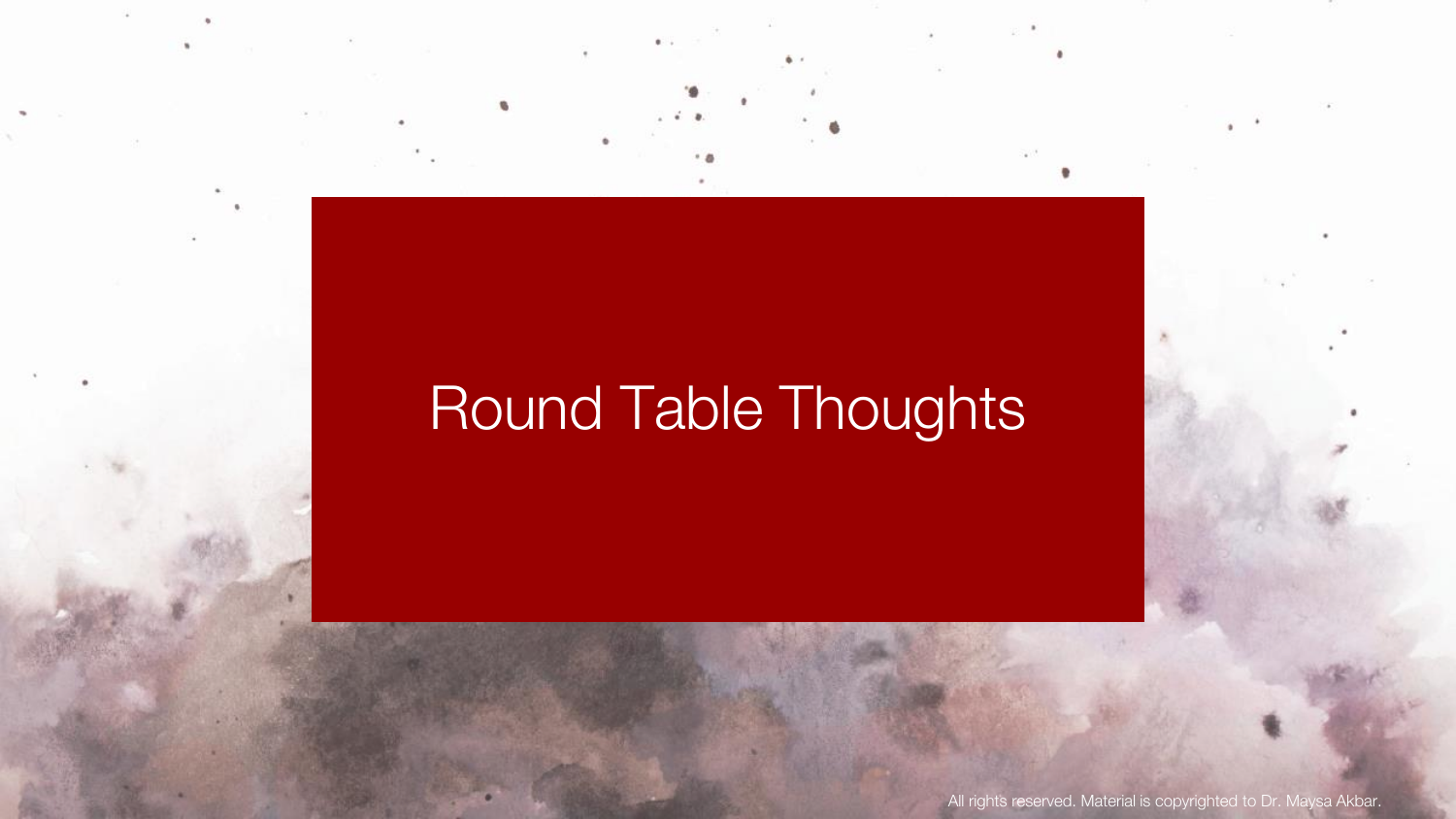#### Round Table Agreements

#### Four Agreements of Courageous Conversations

Stay engaged

Remaining morally, emotionally, intellectually, and socially involved in the dialogue

Experience Discomfort

Bringing into the open the troubles that already exist but have not been discussed

Speak our truth

Being absolutely honest about your thoughts, feelings and opinions and not just saying what you perceive other want to hear

Expect and accept non–closure

● We cannot discover the solution to a challenge if we have not been able to talk about it

Singleton & Linton, 2005. Material is copyrighted to Dr. Maysa Akbar.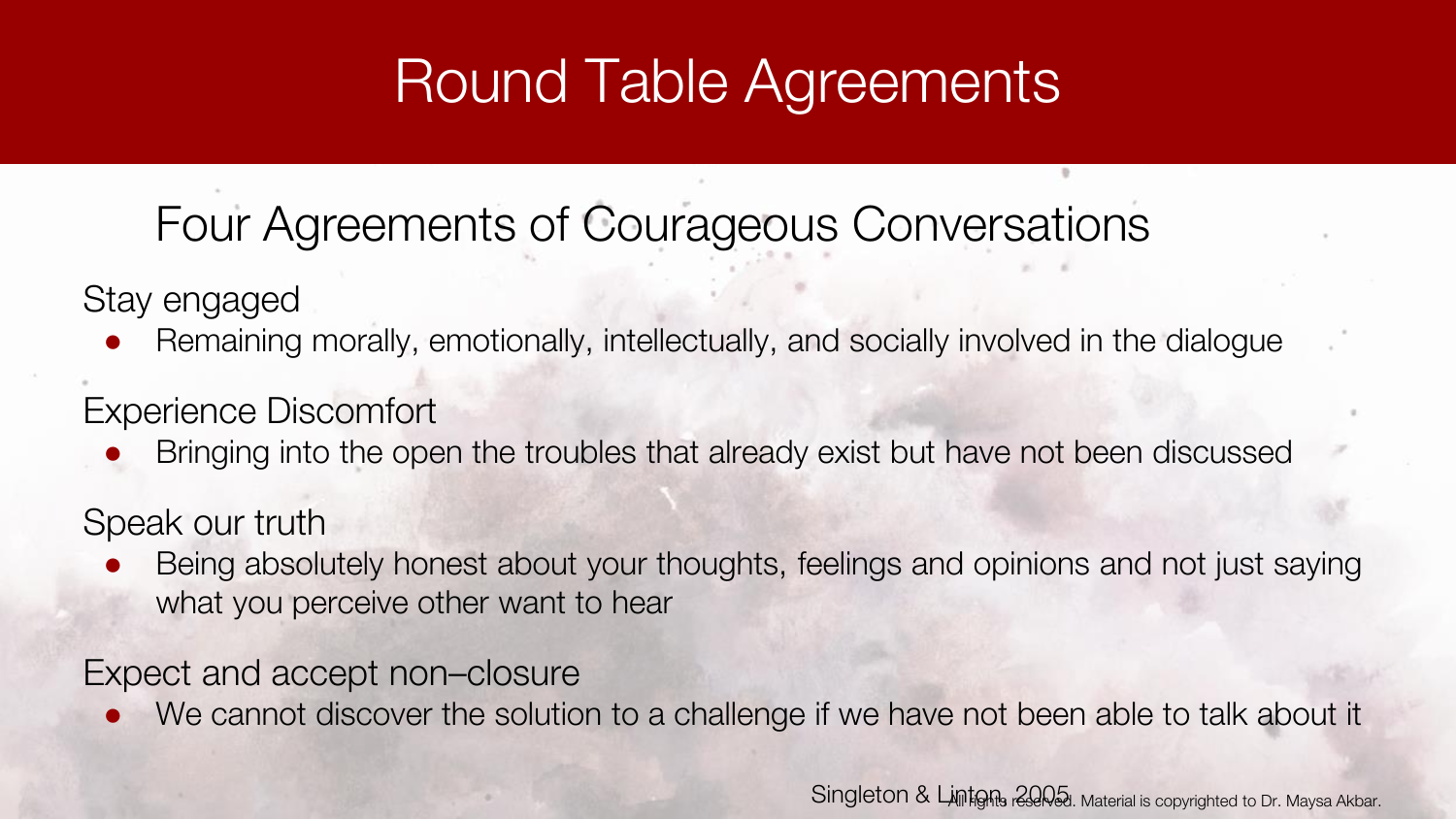#### Questions to Bring to Round Table

1. What steps has your organization taken towards racial equity?

**CONTRACTOR** 

- 2. What challenges have you or your organization faced in your racial equity journey?
- 3. In what ways have you encountered resistance to change at your organization?
- 4. Why do you want your organization to become racially equitable?